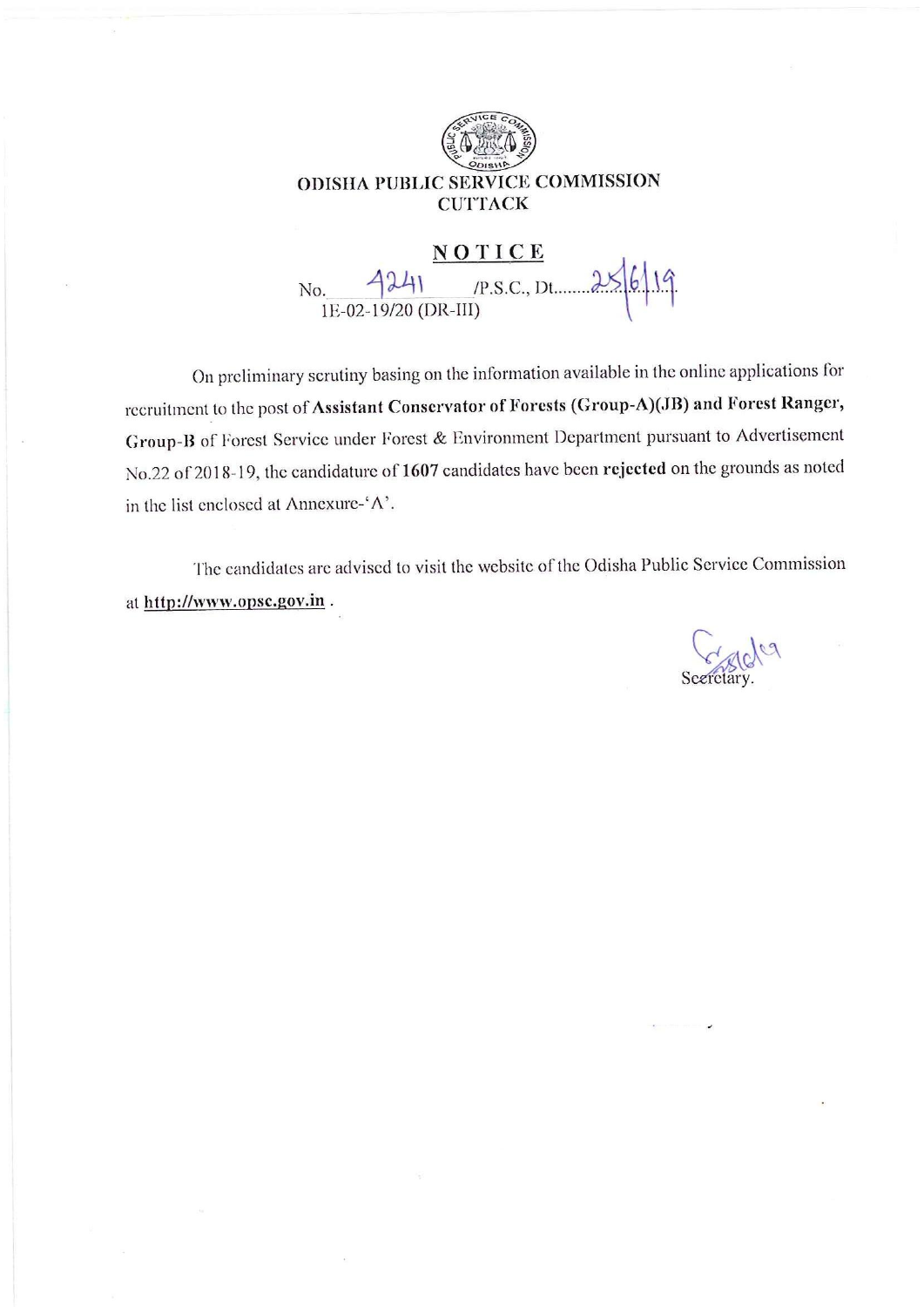| <b>SL</b> | <b>REGISTRATION</b> |  |  |  |  |  |
|-----------|---------------------|--|--|--|--|--|
|           | ID                  |  |  |  |  |  |
| 1         | 221819100027        |  |  |  |  |  |
| 2         | 221819100045        |  |  |  |  |  |
| 3         | 221819100137        |  |  |  |  |  |
| 4         | 221819100149        |  |  |  |  |  |
| 5         | 221819100201        |  |  |  |  |  |
| 6         | 221819100202        |  |  |  |  |  |
| 7         | 221819100227        |  |  |  |  |  |
| 8         | 221819100256        |  |  |  |  |  |
| 9         | 221819100289        |  |  |  |  |  |
| 10        | 221819100363        |  |  |  |  |  |
| 11        | 221819100396        |  |  |  |  |  |
| 12        | 221819100455        |  |  |  |  |  |
| 13        | 221819100468        |  |  |  |  |  |
| 14        | 221819100518        |  |  |  |  |  |
| 15        | 221819100558        |  |  |  |  |  |
| 16        | 221819100568        |  |  |  |  |  |
| 17        | 221819100728        |  |  |  |  |  |
| 18        | 221819100828        |  |  |  |  |  |
| 19        | 221819100867        |  |  |  |  |  |
| 20        | 221819100886        |  |  |  |  |  |
| 21        | 221819100904        |  |  |  |  |  |
| 22        | 221819100912        |  |  |  |  |  |
| 23        | 221819100945        |  |  |  |  |  |
| 24        | 221819100972        |  |  |  |  |  |
| 25        | 221819101087        |  |  |  |  |  |
| 26        | 221819101109        |  |  |  |  |  |
| 27        | 221819101133        |  |  |  |  |  |
| 28        | 221819101190        |  |  |  |  |  |
| 29        | 221819101344        |  |  |  |  |  |
| 30        | 221819101378        |  |  |  |  |  |
| 31        | 221819101634        |  |  |  |  |  |
| 32        | 221819101659        |  |  |  |  |  |
| 33        | 221819101729        |  |  |  |  |  |
| 34        | 221819101786        |  |  |  |  |  |
| 35        | 221819101861        |  |  |  |  |  |
| 36        | 221819101864        |  |  |  |  |  |
| 37        | 221819101873        |  |  |  |  |  |
|           |                     |  |  |  |  |  |
| 38        | 221819101887        |  |  |  |  |  |
| 39        | 221819101930        |  |  |  |  |  |
| 40        | 221819101968        |  |  |  |  |  |
| 41        | 221819101995        |  |  |  |  |  |

| <b>REGISTRATION</b><br>ID |  |  |  |  |  |  |  |  |
|---------------------------|--|--|--|--|--|--|--|--|
| 221819102014              |  |  |  |  |  |  |  |  |
| 221819102033              |  |  |  |  |  |  |  |  |
| 221819102244              |  |  |  |  |  |  |  |  |
| 221819102290              |  |  |  |  |  |  |  |  |
| 221819102317              |  |  |  |  |  |  |  |  |
| 221819102370              |  |  |  |  |  |  |  |  |
| 221819102477              |  |  |  |  |  |  |  |  |
| 221819102526              |  |  |  |  |  |  |  |  |
| 221819102565              |  |  |  |  |  |  |  |  |
| 221819102573              |  |  |  |  |  |  |  |  |
| 221819102627              |  |  |  |  |  |  |  |  |
| 221819102678              |  |  |  |  |  |  |  |  |
| 221819102686              |  |  |  |  |  |  |  |  |
| 221819102729              |  |  |  |  |  |  |  |  |
| 221819102780              |  |  |  |  |  |  |  |  |
| 221819102791              |  |  |  |  |  |  |  |  |
| 221819102807              |  |  |  |  |  |  |  |  |
| 221819102855              |  |  |  |  |  |  |  |  |
| 221819102981              |  |  |  |  |  |  |  |  |
| 221819102993              |  |  |  |  |  |  |  |  |
| 221819103033              |  |  |  |  |  |  |  |  |
| 221819103127              |  |  |  |  |  |  |  |  |
| 221819103129              |  |  |  |  |  |  |  |  |
| 221819103131              |  |  |  |  |  |  |  |  |
| 221819103217              |  |  |  |  |  |  |  |  |
| 221819103239              |  |  |  |  |  |  |  |  |
| 221819103277              |  |  |  |  |  |  |  |  |
| 221819103361              |  |  |  |  |  |  |  |  |
| 221819103464              |  |  |  |  |  |  |  |  |
| 221819103562              |  |  |  |  |  |  |  |  |
| 221819103579              |  |  |  |  |  |  |  |  |
| 221819103591              |  |  |  |  |  |  |  |  |
| 221819103605              |  |  |  |  |  |  |  |  |
| 221819103608              |  |  |  |  |  |  |  |  |
| 221819103749              |  |  |  |  |  |  |  |  |
| 221819103860              |  |  |  |  |  |  |  |  |
| 221819103862              |  |  |  |  |  |  |  |  |
| 221819103879              |  |  |  |  |  |  |  |  |
| 221819104216              |  |  |  |  |  |  |  |  |
| 221819104229              |  |  |  |  |  |  |  |  |
| 221819104294              |  |  |  |  |  |  |  |  |
|                           |  |  |  |  |  |  |  |  |

| <b>SL</b> | <b>REGISTRATION</b><br>ID |
|-----------|---------------------------|
| 83        | 221819104373              |
| 84        | 221819104387              |
| 85        | 221819104401              |
| 86        | 221819104437              |
| 87        | 221819104530              |
| 88        | 221819104559              |
| 89        | 221819104697              |
| 90        | 221819104725              |
| 91        | 221819104788              |
| 92        | 221819104794              |
| 93        | 221819104820              |
| 94        | 221819104830              |
| 95        | 221819104903              |
| 96        | 221819104939              |
| 97        | 221819104945              |
| 98        | 221819105017              |
| 99        | 221819105032              |
| 100       | 221819105047              |
| 101       | 221819105067              |
| 102       | 221819105068              |
| 103       | 221819105096              |
| 104       | 221819105105              |
| 105       | 221819105154              |
| 106       | 221819105185              |
| 107       | 221819105251              |
| 108       | 221819105317              |
| 109       | 221819105325              |
| 110       | 221819105347              |
| 111       | 221819105362              |
| 112       | 221819105370              |
| 113       | 221819105529              |
| 114       | 221819105561              |
| 115       | 221819105565              |
| 116       | 221819105568              |
| 117       | 221819105655              |
| 118       | 221819105723              |
| 119       | 221819105773              |
| 120       | 221819105810              |
| 121       | 221819105898              |
| 122       | 221819105930              |
| 123       | 221819105959              |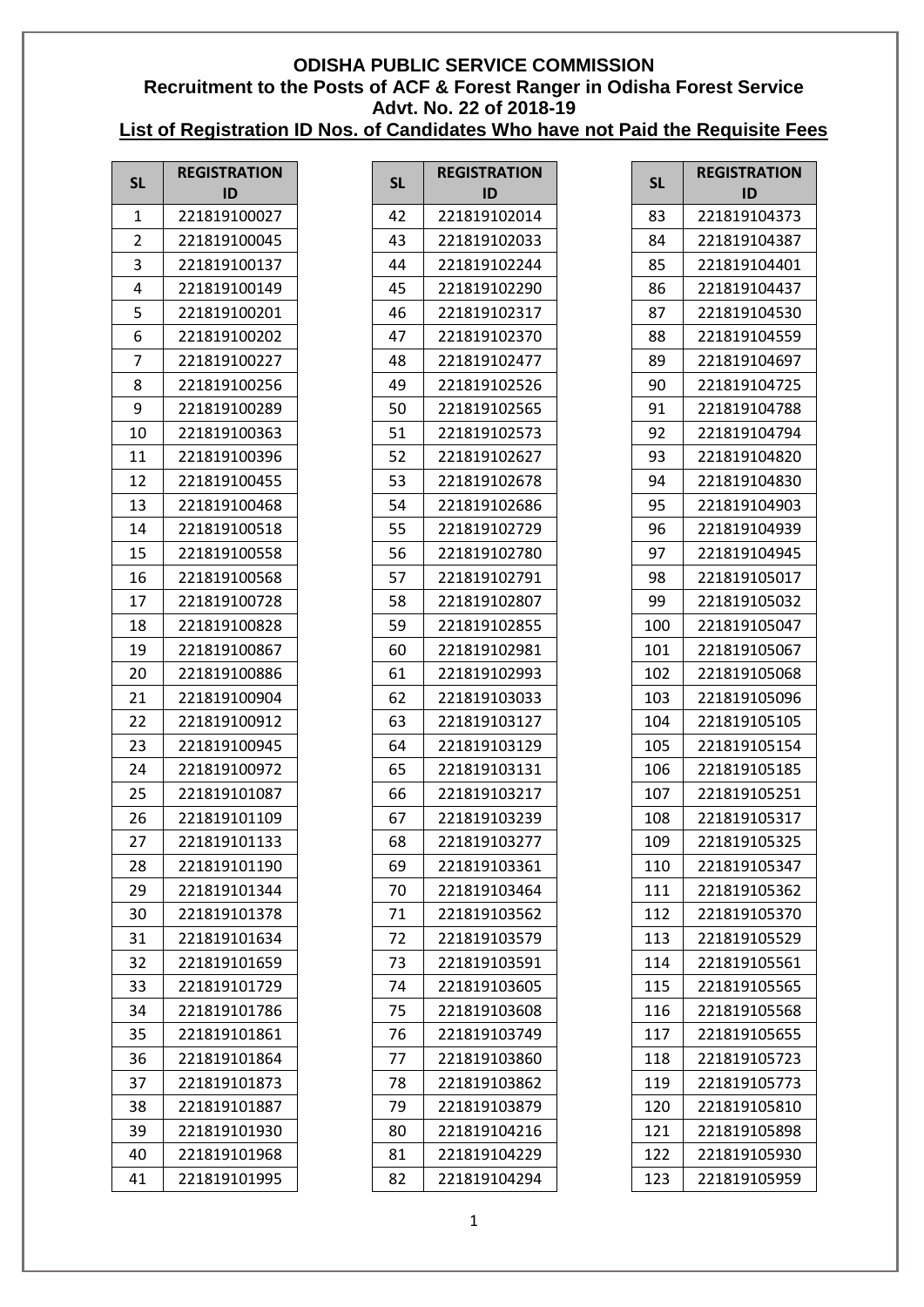| <b>SL</b> | <b>REGISTRATION</b> |  |  |  |  |
|-----------|---------------------|--|--|--|--|
|           | ID                  |  |  |  |  |
| 124       | 221819106004        |  |  |  |  |
| 125       | 221819106013        |  |  |  |  |
| 126       | 221819106014        |  |  |  |  |
| 127       | 221819106096        |  |  |  |  |
| 128       | 221819106106        |  |  |  |  |
| 129       | 221819106134        |  |  |  |  |
| 130       | 221819106174        |  |  |  |  |
| 131       | 221819106187        |  |  |  |  |
| 132       | 221819106188        |  |  |  |  |
| 133       | 221819106333        |  |  |  |  |
| 134       | 221819106363        |  |  |  |  |
| 135       | 221819106376        |  |  |  |  |
| 136       | 221819106377        |  |  |  |  |
| 137       | 221819106385        |  |  |  |  |
| 138       | 221819106387        |  |  |  |  |
| 139       | 221819106408        |  |  |  |  |
| 140       | 221819106430        |  |  |  |  |
| 141       | 221819106449        |  |  |  |  |
| 142       | 221819106516        |  |  |  |  |
| 143       | 221819106563        |  |  |  |  |
| 144       | 221819106597        |  |  |  |  |
| 145       | 221819106606        |  |  |  |  |
| 146       | 221819106608        |  |  |  |  |
| 147       | 221819106627        |  |  |  |  |
| 148       | 221819106687        |  |  |  |  |
| 149       | 221819106712        |  |  |  |  |
| 150       | 221819106719        |  |  |  |  |
| 151       | 221819106737        |  |  |  |  |
| 152       | 221819106759        |  |  |  |  |
| 153       | 221819106779        |  |  |  |  |
| 154       | 221819106813        |  |  |  |  |
| 155       | 221819106858        |  |  |  |  |
| 156       | 221819106881        |  |  |  |  |
| 157       | 221819106915        |  |  |  |  |
| 158       | 221819106945        |  |  |  |  |
| 159       | 221819106971        |  |  |  |  |
| 160       | 221819106976        |  |  |  |  |
| 161       | 221819106993        |  |  |  |  |
| 162       | 221819106998        |  |  |  |  |
| 163       | 221819107030        |  |  |  |  |
| 164       | 221819107041        |  |  |  |  |
|           |                     |  |  |  |  |

| <b>SL</b> | <b>REGISTRATION</b><br>ID |
|-----------|---------------------------|
| 165       | 221819107050              |
| 166       | 221819107076              |
| 167       | 221819107123              |
| 168       | 221819107143              |
| 169       | 221819107229              |
| 170       | 221819107314              |
| 171       | 221819107350              |
| 172       | 221819107369              |
| 173       | 221819107398              |
| 174       | 221819107413              |
| 175       | 221819107457              |
| 176       | 221819107493              |
| 177       | 221819107589              |
| 178       | 221819107645              |
| 179       | 221819107748              |
| 180       | 221819107831              |
| 181       | 221819107849              |
| 182       | 221819107883              |
| 183       | 221819107884              |
| 184       | 221819107893              |
| 185       | 221819107970              |
| 186       | 221819107977              |
| 187       | 221819107989              |
| 188       | 221819108009              |
| 189       | 221819108036              |
| 190       | 221819108087              |
| 191       | 221819108123              |
| 192       | 221819108133              |
| 193       | 221819108181              |
| 194       | 221819108194              |
| 195       | 221819108197              |
| 196       | 221819108250              |
| 197       | 221819108277              |
| 198       | 221819108323              |
| 199       | 221819108379              |
| 200       | 221819108431              |
| 201       | 221819108461              |
| 202       | 221819108471              |
| 203       | 221819108484              |
| 204       | 221819108542              |
| 205       | 221819108556              |

| <b>SL</b> | <b>REGISTRATION</b><br>ID |
|-----------|---------------------------|
| 206       | 221819108561              |
| 207       | 221819108567              |
| 208       | 221819108594              |
| 209       | 221819108607              |
| 210       | 221819108614              |
| 211       | 221819108619              |
| 212       | 221819108626              |
| 213       | 221819108664              |
| 214       | 221819108703              |
| 215       | 221819108754              |
| 216       | 221819108890              |
| 217       | 221819108904              |
| 218       | 221819109015              |
| 219       | 221819109055              |
| 220       | 221819109059              |
| 221       | 221819109090              |
| 222       | 221819109099              |
| 223       | 221819109136              |
| 224       | 221819109253              |
| 225       | 221819109269              |
| 226       | 221819109322              |
| 227       | 221819109335              |
| 228       | 221819109348              |
| 229       | 221819109486              |
| 230       | 221819109588              |
| 231       | 221819109599              |
| 232       | 221819109600              |
| 233       | 221819109652              |
| 234       | 221819109656              |
| 235       | 221819109658              |
| 236       | 221819109680              |
| 237       | 221819109701              |
| 238       | 221819109750              |
| 239       | 221819109796              |
| 240       | 221819109830              |
| 241       | 221819109837              |
| 242       | 221819109858              |
| 243       | 221819109879              |
| 244       | 221819109932              |
| 245       | 221819109933              |
| 246       | 221819109939              |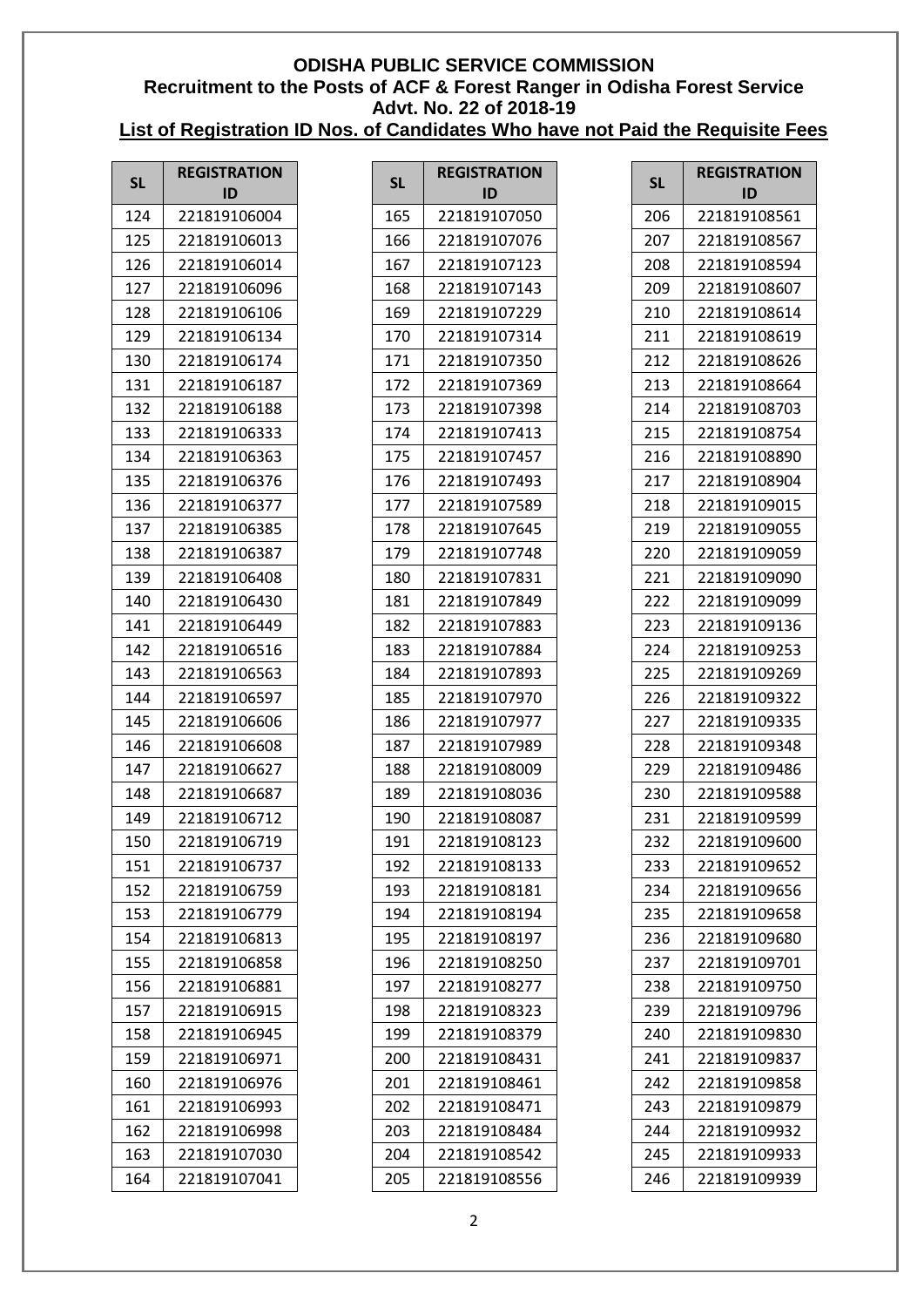| <b>SL</b> | <b>REGISTRATION</b><br>ID | <b>SL</b> | <b>REGISTRATION</b><br>ID | <b>SL</b> | <b>REGISTRATION</b><br>ID |
|-----------|---------------------------|-----------|---------------------------|-----------|---------------------------|
| 247       | 221819110000              | 288       | 221819111444              | 329       | 221819113091              |
| 248       | 221819110003              | 289       | 221819111449              | 330       | 221819113199              |
| 249       | 221819110073              | 290       | 221819111452              | 331       | 221819113201              |
| 250       | 221819110113              | 291       | 221819111479              | 332       | 221819113228              |
| 251       | 221819110165              | 292       | 221819111523              | 333       | 221819113275              |
| 252       | 221819110178              | 293       | 221819111668              | 334       | 221819113321              |
| 253       | 221819110202              | 294       | 221819111700              | 335       | 221819113329              |
| 254       | 221819110224              | 295       | 221819111744              | 336       | 221819113330              |
| 255       | 221819110314              | 296       | 221819111754              | 337       | 221819113349              |
| 256       | 221819110336              | 297       | 221819111822              | 338       | 221819113351              |
| 257       | 221819110349              | 298       | 221819111838              | 339       | 221819113365              |
| 258       | 221819110365              | 299       | 221819111845              | 340       | 221819113390              |
| 259       | 221819110374              | 300       | 221819111858              | 341       | 221819113392              |
| 260       | 221819110388              | 301       | 221819111897              | 342       | 221819113420              |
| 261       | 221819110428              | 302       | 221819111968              | 343       | 221819113455              |
| 262       | 221819110525              | 303       | 221819111971              | 344       | 221819113457              |
| 263       | 221819110641              | 304       | 221819111987              | 345       | 221819113459              |
| 264       | 221819110672              | 305       | 221819112054              | 346       | 221819113462              |
| 265       | 221819110679              | 306       | 221819112086              | 347       | 221819113500              |
| 266       | 221819110685              | 307       | 221819112201              | 348       | 221819113504              |
| 267       | 221819110769              | 308       | 221819112231              | 349       | 221819113528              |
| 268       | 221819110783              | 309       | 221819112247              | 350       | 221819113541              |
| 269       | 221819110787              | 310       | 221819112270              | 351       | 221819113571              |
| 270       | 221819110924              | 311       | 221819112286              | 352       | 221819113605              |
| 271       | 221819110937              | 312       | 221819112329              | 353       | 221819113610              |
| 272       | 221819111031              | 313       | 221819112417              | 354       | 221819113653              |
| 273       | 221819111043              | 314       | 221819112418              | 355       | 221819113697              |
| 274       | 221819111064              | 315       | 221819112499              | 356       | 221819113887              |
| 275       | 221819111078              | 316       | 221819112517              | 357       | 221819113896              |
| 276       | 221819111087              | 317       | 221819112552              | 358       | 221819113925              |
| 277       | 221819111090              | 318       | 221819112621              | 359       | 221819113953              |
| 278       | 221819111098              | 319       | 221819112652              | 360       | 221819113992              |
| 279       | 221819111114              | 320       | 221819112765              | 361       | 221819114031              |
| 280       | 221819111156              | 321       | 221819112784              | 362       | 221819114132              |
| 281       | 221819111161              | 322       | 221819112802              | 363       | 221819114245              |
| 282       | 221819111179              | 323       | 221819112870              | 364       | 221819114254              |
| 283       | 221819111229              | 324       | 221819112875              | 365       | 221819114305              |
| 284       | 221819111270              | 325       | 221819112890              | 366       | 221819114364              |
| 285       | 221819111377              | 326       | 221819112918              | 367       | 221819114373              |
| 286       | 221819111430              | 327       | 221819113025              | 368       | 221819114438              |
| 287       | 221819111438              | 328       | 221819113062              | 369       | 221819114553              |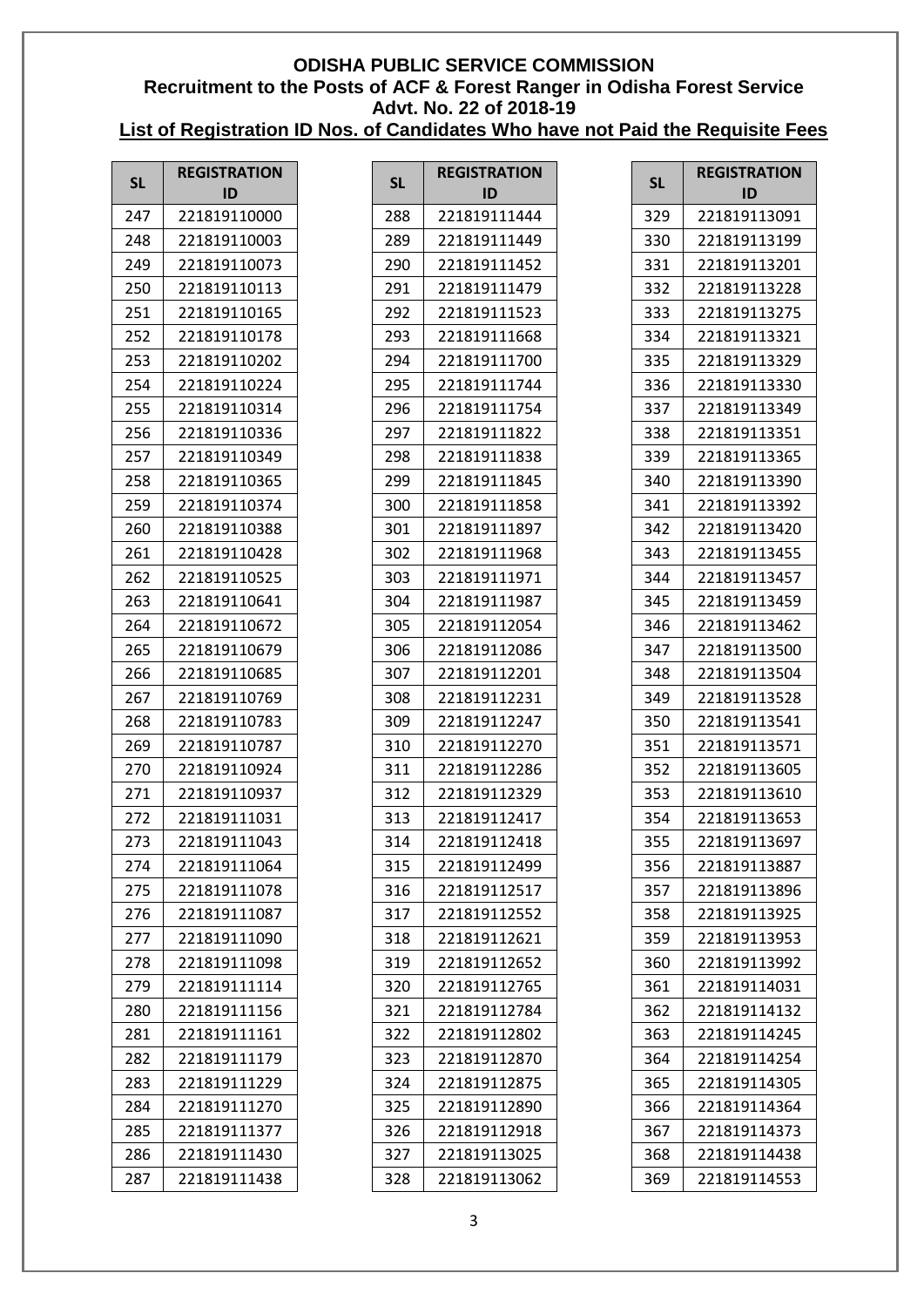| <b>SL</b> | <b>REGISTRATION</b><br>ID | <b>SL</b> | <b>REGISTRATION</b><br>ID | <b>SL</b> | <b>REGISTRATION</b><br>ID |
|-----------|---------------------------|-----------|---------------------------|-----------|---------------------------|
| 370       | 221819114584              | 411       | 221819115720              | 452       | 221819117133              |
| 371       | 221819114607              | 412       | 221819115733              | 453       | 221819117184              |
| 372       | 221819114613              | 413       | 221819115867              | 454       | 221819117251              |
| 373       | 221819114651              | 414       | 221819115885              | 455       | 221819117270              |
| 374       | 221819114677              | 415       | 221819116002              | 456       | 221819117280              |
| 375       | 221819114698              | 416       | 221819116025              | 457       | 221819117385              |
| 376       | 221819114730              | 417       | 221819116050              | 458       | 221819117424              |
| 377       | 221819114796              | 418       | 221819116069              | 459       | 221819117459              |
| 378       | 221819114821              | 419       | 221819116070              | 460       | 221819117468              |
| 379       | 221819114837              | 420       | 221819116086              | 461       | 221819117490              |
| 380       | 221819114907              | 421       | 221819116149              | 462       | 221819117519              |
| 381       | 221819114913              | 422       | 221819116183              | 463       | 221819117552              |
| 382       | 221819114956              | 423       | 221819116186              | 464       | 221819117746              |
| 383       | 221819114981              | 424       | 221819116191              | 465       | 221819117751              |
| 384       | 221819115009              | 425       | 221819116217              | 466       | 221819117763              |
| 385       | 221819115014              | 426       | 221819116274              | 467       | 221819117804              |
| 386       | 221819115023              | 427       | 221819116307              | 468       | 221819117814              |
| 387       | 221819115025              | 428       | 221819116339              | 469       | 221819117845              |
| 388       | 221819115078              | 429       | 221819116361              | 470       | 221819117866              |
| 389       | 221819115095              | 430       | 221819116390              | 471       | 221819117882              |
| 390       | 221819115096              | 431       | 221819116447              | 472       | 221819117918              |
| 391       | 221819115132              | 432       | 221819116530              | 473       | 221819117944              |
| 392       | 221819115139              | 433       | 221819116553              | 474       | 221819117959              |
| 393       | 221819115154              | 434       | 221819116612              | 475       | 221819118002              |
| 394       | 221819115176              | 435       | 221819116621              | 476       | 221819118034              |
| 395       | 221819115195              | 436       | 221819116623              | 477       | 221819118056              |
| 396       | 221819115261              | 437       | 221819116683              | 478       | 221819118141              |
| 397       | 221819115310              | 438       | 221819116699              | 479       | 221819118204              |
| 398       | 221819115334              | 439       | 221819116715              | 480       | 221819118224              |
| 399       | 221819115343              | 440       | 221819116718              | 481       | 221819118256              |
| 400       | 221819115356              | 441       | 221819116767              | 482       | 221819118313              |
| 401       | 221819115377              | 442       | 221819116776              | 483       | 221819118386              |
| 402       | 221819115407              | 443       | 221819116910              | 484       | 221819118453              |
| 403       | 221819115491              | 444       | 221819116921              | 485       | 221819118521              |
| 404       | 221819115516              | 445       | 221819116923              | 486       | 221819118572              |
| 405       | 221819115596              | 446       | 221819116929              | 487       | 221819118578              |
| 406       | 221819115620              | 447       | 221819116962              | 488       | 221819118612              |
| 407       | 221819115621              | 448       | 221819116967              | 489       | 221819118647              |
| 408       | 221819115639              | 449       | 221819116971              | 490       | 221819118664              |
| 409       | 221819115651              | 450       | 221819117076              | 491       | 221819118674              |
| 410       | 221819115674              | 451       | 221819117098              | 492       | 221819118742              |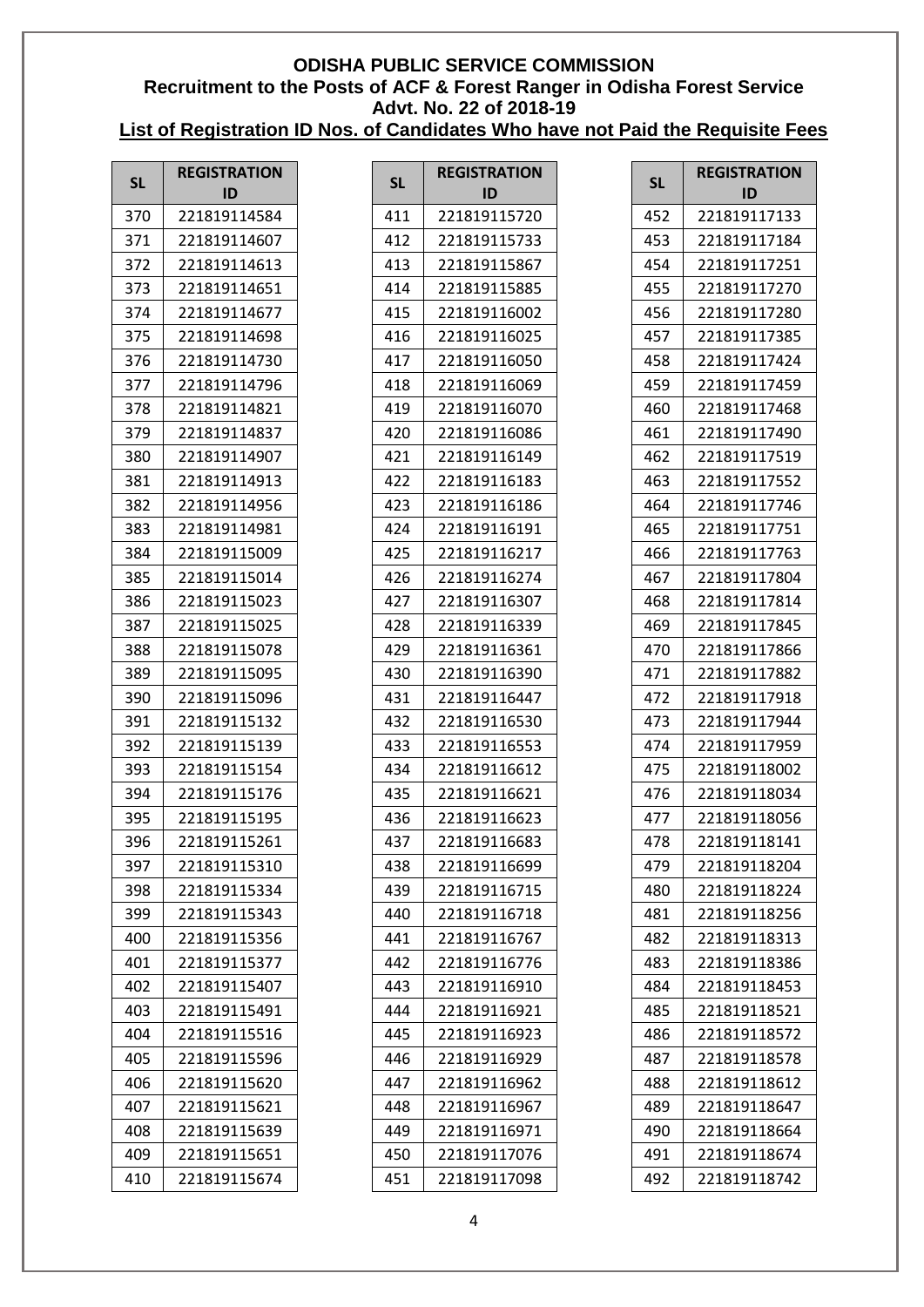| <b>SL</b> | <b>REGISTRATION</b> | <b>SL</b> | <b>REGISTRATION</b> | <b>SL</b> | <b>REGISTRATION</b> |
|-----------|---------------------|-----------|---------------------|-----------|---------------------|
|           | ID                  |           | ID                  |           | ID                  |
| 493       | 221819118753        | 534       | 221819121099        | 575       | 221819122769        |
| 494       | 221819118827        | 535       | 221819121167        | 576       | 221819122785        |
| 495       | 221819118897        | 536       | 221819121223        | 577       | 221819122813        |
| 496       | 221819118927        | 537       | 221819121242        | 578       | 221819122853        |
| 497       | 221819119056        | 538       | 221819121256        | 579       | 221819122928        |
| 498       | 221819119273        | 539       | 221819121298        | 580       | 221819123217        |
| 499       | 221819119274        | 540       | 221819121352        | 581       | 221819123328        |
| 500       | 221819119290        | 541       | 221819121364        | 582       | 221819123336        |
| 501       | 221819119297        | 542       | 221819121400        | 583       | 221819123359        |
| 502       | 221819119301        | 543       | 221819121596        | 584       | 221819123383        |
| 503       | 221819119319        | 544       | 221819121645        | 585       | 221819123400        |
| 504       | 221819119320        | 545       | 221819121679        | 586       | 221819123511        |
| 505       | 221819119332        | 546       | 221819121715        | 587       | 221819123589        |
| 506       | 221819119373        | 547       | 221819121757        | 588       | 221819123649        |
| 507       | 221819119405        | 548       | 221819121881        | 589       | 221819123651        |
| 508       | 221819119415        | 549       | 221819121883        | 590       | 221819123655        |
| 509       | 221819119433        | 550       | 221819121941        | 591       | 221819123658        |
| 510       | 221819119443        | 551       | 221819121952        | 592       | 221819123661        |
| 511       | 221819119460        | 552       | 221819121972        | 593       | 221819123670        |
| 512       | 221819119538        | 553       | 221819121990        | 594       | 221819123675        |
| 513       | 221819119650        | 554       | 221819121993        | 595       | 221819123683        |
| 514       | 221819119651        | 555       | 221819122022        | 596       | 221819123694        |
| 515       | 221819119691        | 556       | 221819122036        | 597       | 221819123749        |
| 516       | 221819119714        | 557       | 221819122038        | 598       | 221819123767        |
| 517       | 221819119753        | 558       | 221819122100        | 599       | 221819123869        |
| 518       | 221819119794        | 559       | 221819122167        | 600       | 221819123888        |
| 519       | 221819119854        | 560       | 221819122173        | 601       | 221819123945        |
| 520       | 221819119991        | 561       | 221819122203        | 602       | 221819123963        |
| 521       | 221819120013        | 562       | 221819122303        | 603       | 221819123998        |
| 522       | 221819120040        | 563       | 221819122359        | 604       | 221819124020        |
| 523       | 221819120158        | 564       | 221819122435        | 605       | 221819124063        |
| 524       | 221819120228        | 565       | 221819122446        | 606       | 221819124123        |
| 525       | 221819120354        | 566       | 221819122476        | 607       | 221819124125        |
| 526       | 221819120356        | 567       | 221819122499        | 608       | 221819124168        |
| 527       | 221819120421        | 568       | 221819122507        | 609       | 221819124200        |
| 528       | 221819120469        | 569       | 221819122520        | 610       | 221819124202        |
| 529       | 221819120596        | 570       | 221819122537        | 611       | 221819124239        |
| 530       | 221819120615        | 571       | 221819122600        | 612       | 221819124260        |
| 531       | 221819120725        | 572       | 221819122608        | 613       | 221819124309        |
| 532       | 221819120760        | 573       | 221819122663        | 614       | 221819124311        |
| 533       | 221819120866        | 574       | 221819122673        | 615       | 221819124337        |
|           |                     |           |                     |           |                     |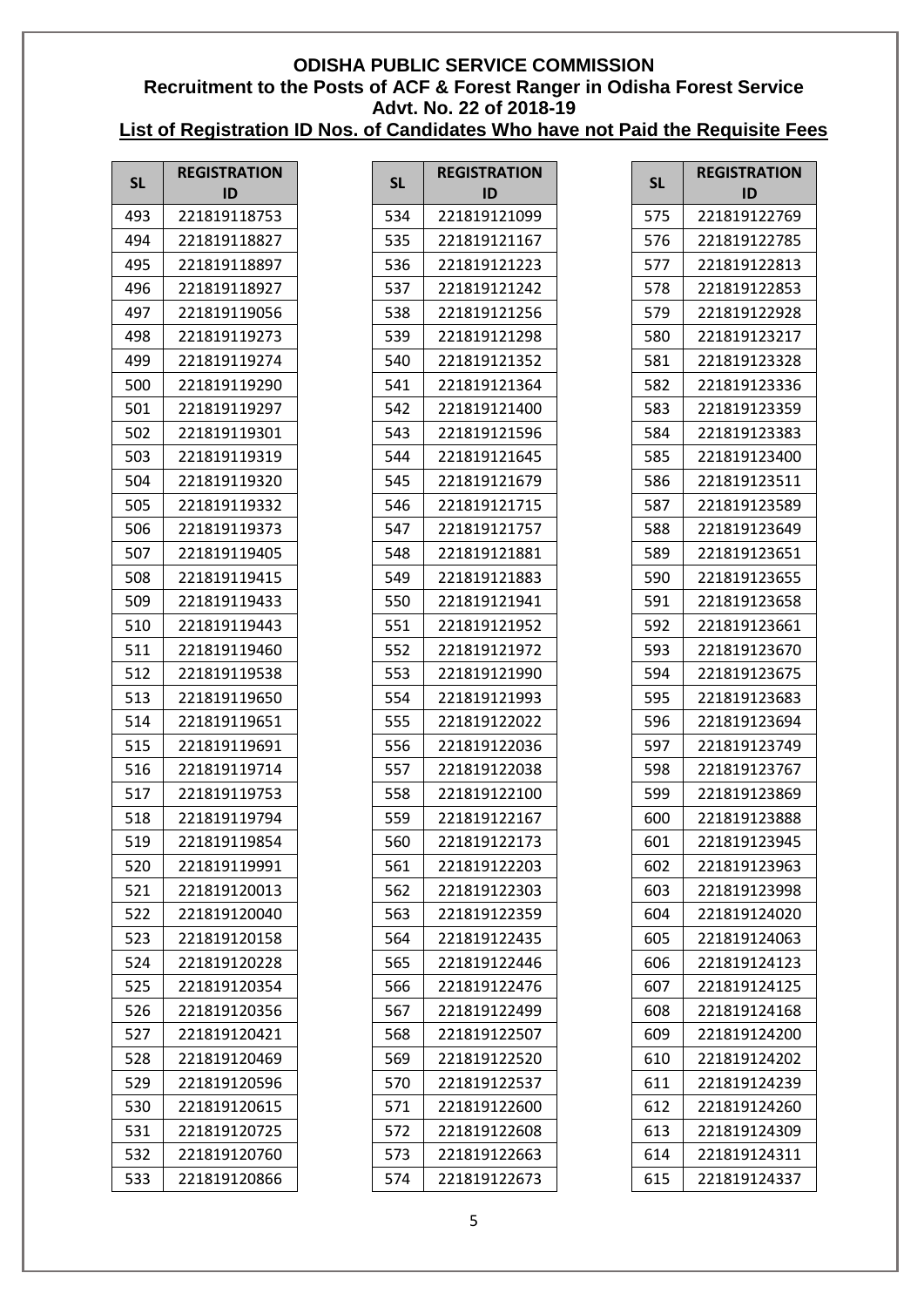| <b>SL</b> | <b>REGISTRATION</b> | <b>SL</b> | <b>REGISTRATION</b> | <b>SL</b> | <b>REGISTRATION</b> |
|-----------|---------------------|-----------|---------------------|-----------|---------------------|
|           | ID                  |           | ID                  |           | ID                  |
| 616       | 221819124365        | 657       | 221819126110        | 698       | 221819127813        |
| 617       | 221819124373        | 658       | 221819126120        | 699       | 221819127832        |
| 618       | 221819124403        | 659       | 221819126200        | 700       | 221819127860        |
| 619       | 221819124429        | 660       | 221819126236        | 701       | 221819127873        |
| 620       | 221819124441        | 661       | 221819126245        | 702       | 221819127926        |
| 621       | 221819124462        | 662       | 221819126347        | 703       | 221819127940        |
| 622       | 221819124487        | 663       | 221819126416        | 704       | 221819128061        |
| 623       | 221819124546        | 664       | 221819126474        | 705       | 221819128097        |
| 624       | 221819124642        | 665       | 221819126534        | 706       | 221819128100        |
| 625       | 221819124680        | 666       | 221819126552        | 707       | 221819128111        |
| 626       | 221819124693        | 667       | 221819126563        | 708       | 221819128129        |
| 627       | 221819124717        | 668       | 221819126642        | 709       | 221819128146        |
| 628       | 221819124767        | 669       | 221819126658        | 710       | 221819128205        |
| 629       | 221819124777        | 670       | 221819126664        | 711       | 221819128227        |
| 630       | 221819124781        | 671       | 221819126677        | 712       | 221819128230        |
| 631       | 221819124810        | 672       | 221819126713        | 713       | 221819128249        |
| 632       | 221819124860        | 673       | 221819126743        | 714       | 221819128262        |
| 633       | 221819124876        | 674       | 221819126750        | 715       | 221819128279        |
| 634       | 221819124897        | 675       | 221819126762        | 716       | 221819128282        |
| 635       | 221819124910        | 676       | 221819126801        | 717       | 221819128292        |
| 636       | 221819124982        | 677       | 221819126872        | 718       | 221819128299        |
| 637       | 221819125010        | 678       | 221819126957        | 719       | 221819128312        |
| 638       | 221819125041        | 679       | 221819127017        | 720       | 221819128449        |
| 639       | 221819125081        | 680       | 221819127045        | 721       | 221819128460        |
| 640       | 221819125085        | 681       | 221819127091        | 722       | 221819128491        |
| 641       | 221819125103        | 682       | 221819127367        | 723       | 221819128547        |
| 642       | 221819125372        | 683       | 221819127378        | 724       | 221819128576        |
| 643       | 221819125613        | 684       | 221819127383        | 725       | 221819128579        |
| 644       | 221819125693        | 685       | 221819127401        | 726       | 221819128619        |
| 645       | 221819125784        | 686       | 221819127407        | 727       | 221819128641        |
| 646       | 221819125795        | 687       | 221819127417        | 728       | 221819128644        |
| 647       | 221819125796        | 688       | 221819127480        | 729       | 221819128717        |
| 648       | 221819125829        | 689       | 221819127492        | 730       | 221819128728        |
| 649       | 221819125879        | 690       | 221819127544        | 731       | 221819128740        |
| 650       | 221819125919        | 691       | 221819127545        | 732       | 221819128833        |
| 651       | 221819125928        | 692       | 221819127562        | 733       | 221819128878        |
| 652       | 221819126029        | 693       | 221819127581        | 734       | 221819128885        |
| 653       | 221819126051        | 694       | 221819127620        | 735       | 221819128893        |
| 654       | 221819126063        | 695       | 221819127711        | 736       | 221819128918        |
| 655       | 221819126086        | 696       | 221819127723        | 737       | 221819128948        |
| 656       | 221819126089        | 697       | 221819127795        | 738       | 221819129002        |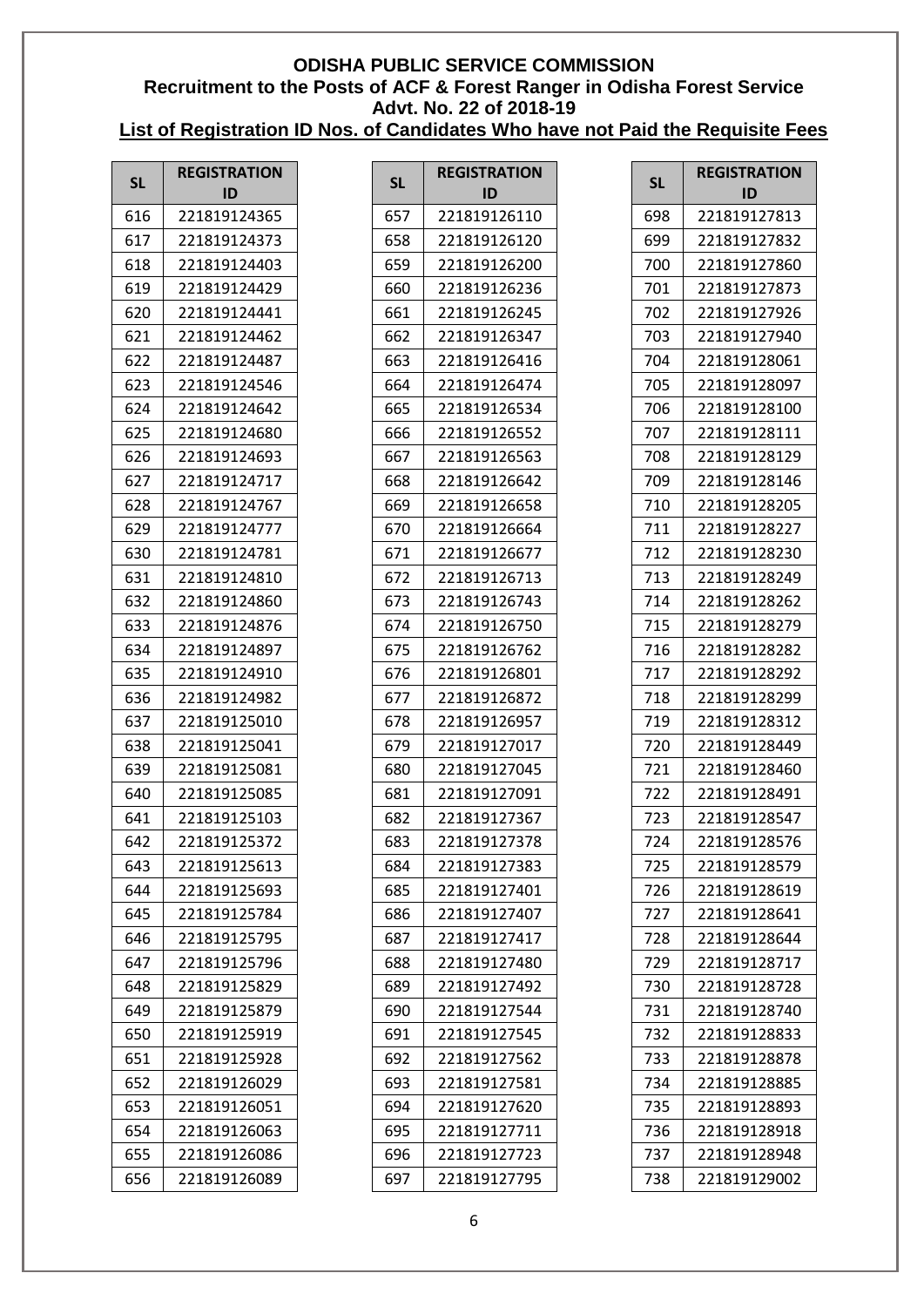| <b>SL</b>  | <b>REGISTRATION</b><br>ID    | <b>SL</b>  | <b>REGISTRATION</b><br>ID    | <b>SL</b>  | <b>REGISTRATION</b><br>ID    |
|------------|------------------------------|------------|------------------------------|------------|------------------------------|
|            |                              |            |                              |            |                              |
| 739        | 221819129072                 | 780        | 221819130394                 | 821        | 221819132487                 |
| 740<br>741 | 221819129106<br>221819129187 | 781<br>782 | 221819130407<br>221819130421 | 822<br>823 | 221819132488<br>221819132601 |
| 742        | 221819129223                 | 783        | 221819130453                 | 824        | 221819132610                 |
| 743        | 221819129239                 | 784        | 221819130467                 | 825        | 221819132718                 |
| 744        | 221819129255                 | 785        | 221819130580                 | 826        | 221819132722                 |
| 745        | 221819129279                 | 786        | 221819130587                 | 827        | 221819132754                 |
| 746        | 221819129301                 | 787        | 221819130652                 | 828        | 221819132758                 |
| 747        | 221819129389                 | 788        | 221819130661                 | 829        | 221819132768                 |
| 748        | 221819129407                 | 789        | 221819130673                 | 830        | 221819132782                 |
| 749        | 221819129495                 | 790        | 221819130788                 | 831        | 221819132846                 |
| 750        | 221819129560                 | 791        | 221819130847                 | 832        | 221819132858                 |
| 751        | 221819129570                 | 792        | 221819130888                 | 833        | 221819132913                 |
| 752        | 221819129595                 | 793        | 221819130940                 | 834        | 221819132934                 |
| 753        | 221819129650                 | 794        | 221819130944                 | 835        | 221819132971                 |
| 754        | 221819129682                 | 795        | 221819131063                 | 836        | 221819133003                 |
| 755        | 221819129740                 | 796        | 221819131186                 | 837        | 221819133030                 |
| 756        | 221819129766                 | 797        | 221819131277                 | 838        | 221819133047                 |
| 757        | 221819129833                 | 798        | 221819131355                 | 839        | 221819133063                 |
| 758        | 221819129838                 | 799        | 221819131395                 | 840        | 221819133074                 |
| 759        | 221819129862                 | 800        | 221819131570                 | 841        | 221819133125                 |
| 760        | 221819129867                 | 801        | 221819131670                 | 842        | 221819133126                 |
| 761        | 221819129909                 | 802        | 221819131675                 | 843        | 221819133180                 |
| 762        | 221819129913                 | 803        | 221819131694                 | 844        | 221819133354                 |
| 763        | 221819130011                 | 804        | 221819131740                 | 845        | 221819133379                 |
| 764        | 221819130023                 | 805        | 221819131741                 | 846        | 221819133382                 |
| 765        | 221819130069                 | 806        | 221819131763                 | 847        | 221819133467                 |
| 766        | 221819130074                 | 807        | 221819131794                 | 848        | 221819133478                 |
| 767        | 221819130089                 | 808        | 221819131808                 | 849        | 221819133483                 |
| 768        | 221819130186                 | 809        | 221819131814                 | 850        | 221819133503                 |
| 769        | 221819130200                 | 810        | 221819131868                 | 851        | 221819133504                 |
| 770        | 221819130217                 | 811        | 221819131878                 | 852        | 221819133510                 |
| 771        | 221819130224                 | 812        | 221819131940                 | 853        | 221819133512                 |
| 772        | 221819130262                 | 813        | 221819131948                 | 854        | 221819133575                 |
| 773        | 221819130283                 | 814        | 221819131996                 | 855        | 221819133597                 |
| 774        | 221819130288                 | 815        | 221819132219                 | 856        | 221819133624                 |
| 775        | 221819130322                 | 816        | 221819132225                 | 857        | 221819133670                 |
| 776        | 221819130336                 | 817        | 221819132343                 | 858        | 221819133671                 |
| 777        | 221819130359                 | 818        | 221819132366                 | 859        | 221819133678                 |
| 778        | 221819130363                 | 819        | 221819132367                 | 860        | 221819133691                 |
| 779        | 221819130378                 | 820        | 221819132411                 | 861        | 221819133718                 |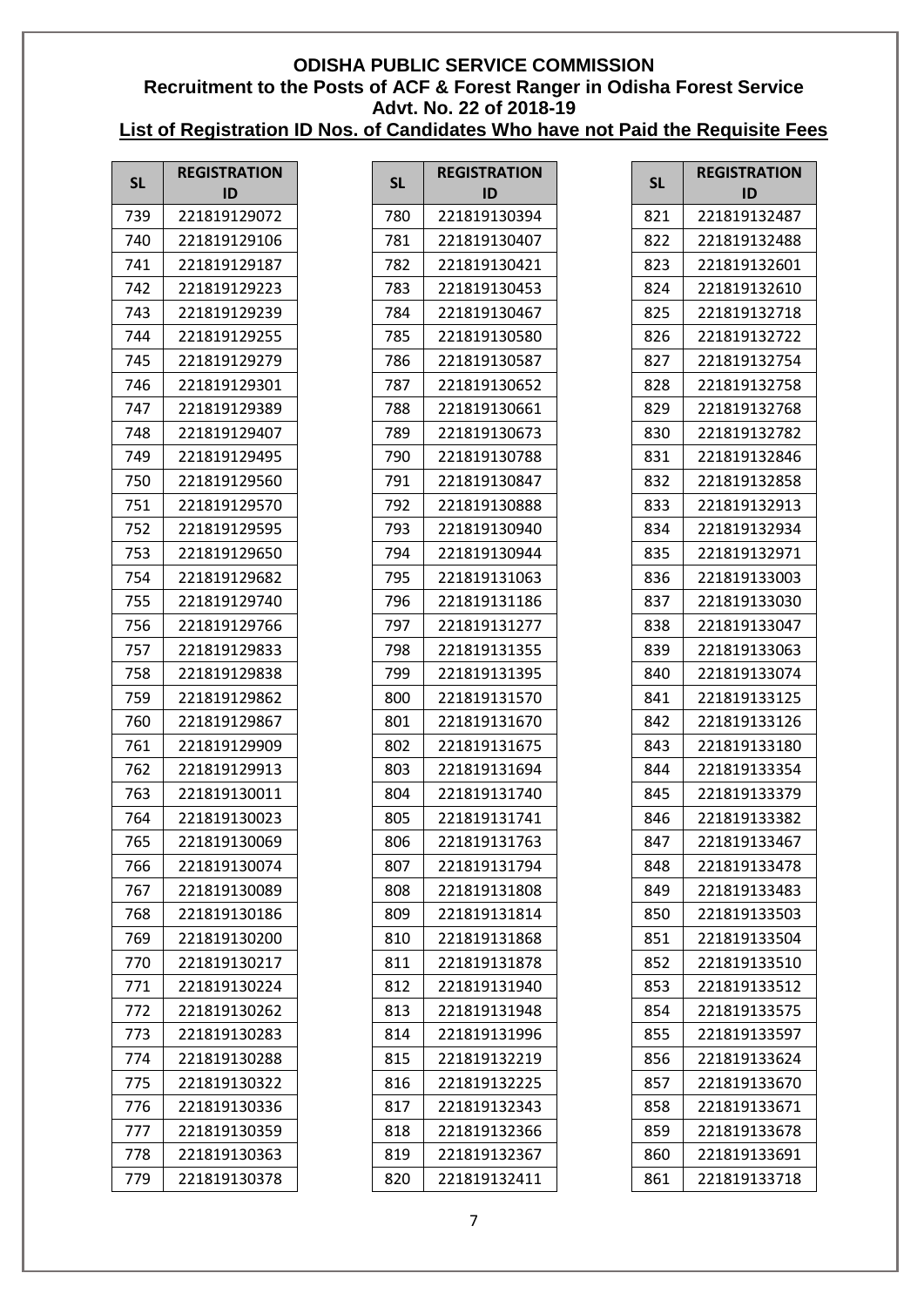| <b>SL</b> | <b>REGISTRATION</b> | <b>SL</b> | <b>REGISTRATION</b> | <b>SL</b> | <b>REGISTRATION</b> |
|-----------|---------------------|-----------|---------------------|-----------|---------------------|
|           | ID                  |           | ID                  |           | ID                  |
| 862       | 221819133782        | 903       | 221819135360        | 944       | 221819136571        |
| 863       | 221819133793        | 904       | 221819135384        | 945       | 221819136635        |
| 864       | 221819133807        | 905       | 221819135413        | 946       | 221819136676        |
| 865       | 221819133887        | 906       | 221819135450        | 947       | 221819136698        |
| 866       | 221819133903        | 907       | 221819135452        | 948       | 221819136842        |
| 867       | 221819133909        | 908       | 221819135509        | 949       | 221819136886        |
| 868       | 221819133940        | 909       | 221819135520        | 950       | 221819136894        |
| 869       | 221819133966        | 910       | 221819135544        | 951       | 221819136915        |
| 870       | 221819133973        | 911       | 221819135660        | 952       | 221819136992        |
| 871       | 221819134036        | 912       | 221819135674        | 953       | 221819136996        |
| 872       | 221819134133        | 913       | 221819135684        | 954       | 221819137007        |
| 873       | 221819134139        | 914       | 221819135691        | 955       | 221819137009        |
| 874       | 221819134143        | 915       | 221819135692        | 956       | 221819137027        |
| 875       | 221819134159        | 916       | 221819135724        | 957       | 221819137067        |
| 876       | 221819134169        | 917       | 221819135755        | 958       | 221819137075        |
| 877       | 221819134196        | 918       | 221819135806        | 959       | 221819137091        |
| 878       | 221819134229        | 919       | 221819135807        | 960       | 221819137092        |
| 879       | 221819134239        | 920       | 221819135866        | 961       | 221819137098        |
| 880       | 221819134292        | 921       | 221819135919        | 962       | 221819137113        |
| 881       | 221819134301        | 922       | 221819135928        | 963       | 221819137118        |
| 882       | 221819134446        | 923       | 221819135942        | 964       | 221819137203        |
| 883       | 221819134487        | 924       | 221819135953        | 965       | 221819137208        |
| 884       | 221819134532        | 925       | 221819135957        | 966       | 221819137214        |
| 885       | 221819134555        | 926       | 221819136002        | 967       | 221819137254        |
| 886       | 221819134569        | 927       | 221819136006        | 968       | 221819137263        |
| 887       | 221819134696        | 928       | 221819136044        | 969       | 221819137278        |
| 888       | 221819134703        | 929       | 221819136138        | 970       | 221819137315        |
| 889       | 221819134759        | 930       | 221819136140        | 971       | 221819137605        |
| 890       | 221819134837        | 931       | 221819136167        | 972       | 221819137654        |
| 891       | 221819134861        | 932       | 221819136194        | 973       | 221819137667        |
| 892       | 221819134911        | 933       | 221819136202        | 974       | 221819137706        |
| 893       | 221819134912        | 934       | 221819136361        | 975       | 221819137723        |
| 894       | 221819134932        | 935       | 221819136374        | 976       | 221819137783        |
| 895       | 221819134957        | 936       | 221819136404        | 977       | 221819137786        |
| 896       | 221819134967        | 937       | 221819136413        | 978       | 221819137886        |
| 897       | 221819134973        | 938       | 221819136429        | 979       | 221819138001        |
| 898       | 221819135013        | 939       | 221819136444        | 980       | 221819138039        |
| 899       | 221819135059        | 940       | 221819136451        | 981       | 221819138143        |
| 900       | 221819135207        | 941       | 221819136458        | 982       | 221819138167        |
| 901       | 221819135236        | 942       | 221819136505        | 983       | 221819138218        |
| 902       | 221819135284        | 943       | 221819136515        | 984       | 221819138228        |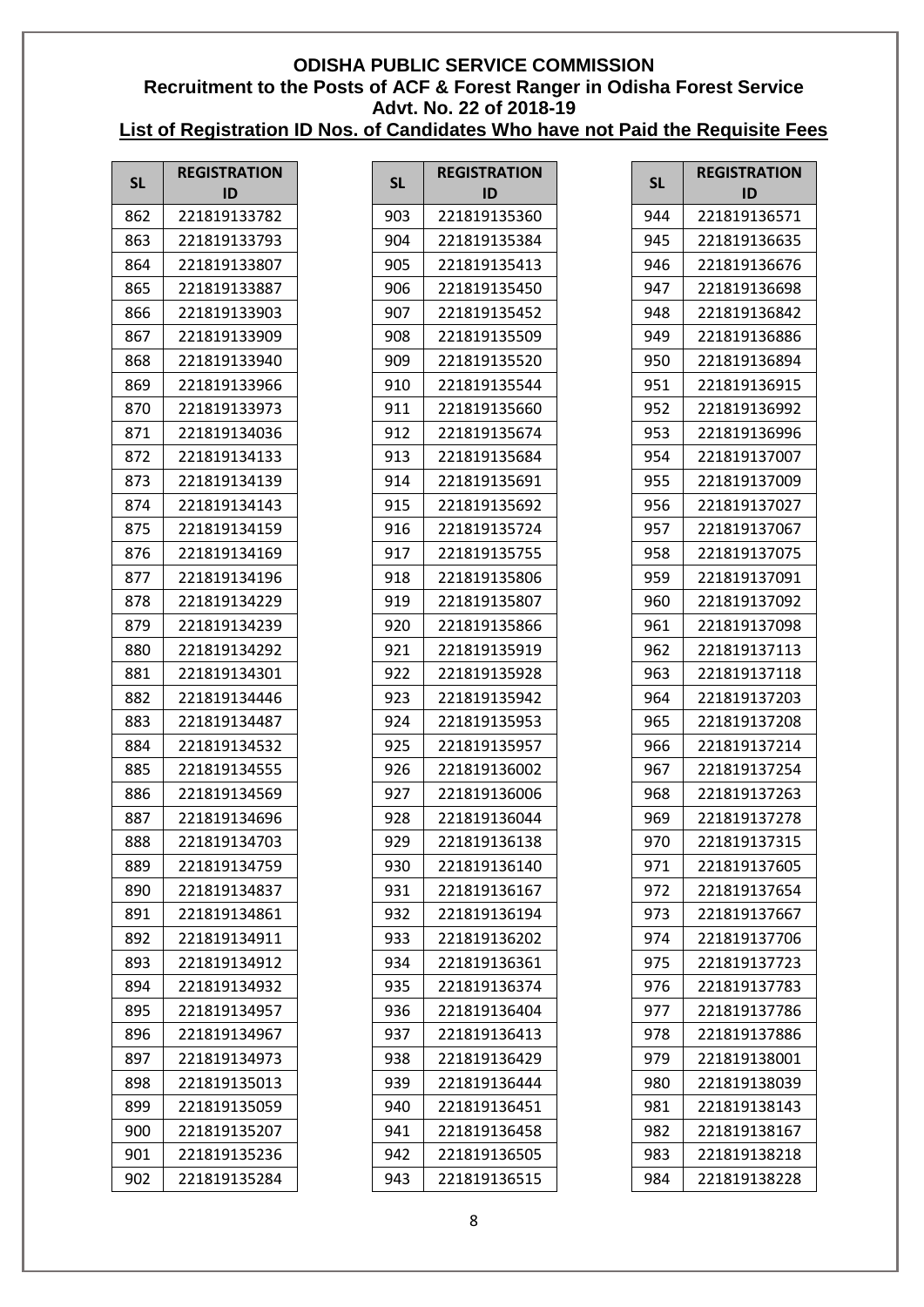| <b>SL</b> | <b>REGISTRATION</b><br>ID | <b>SL</b> | <b>REGISTRATION</b><br>ID | <b>SL</b> | <b>REGISTRATION</b><br>ID |
|-----------|---------------------------|-----------|---------------------------|-----------|---------------------------|
| 985       | 221819138234              | 1026      | 221819140095              | 1067      | 221819141716              |
| 986       | 221819138298              | 1027      | 221819140210              | 1068      | 221819141733              |
| 987       | 221819138348              | 1028      | 221819140222              | 1069      | 221819141791              |
| 988       | 221819138351              | 1029      | 221819140224              | 1070      | 221819141857              |
| 989       | 221819138380              | 1030      | 221819140265              | 1071      | 221819141867              |
| 990       | 221819138415              | 1031      | 221819140300              | 1072      | 221819141888              |
| 991       | 221819138458              | 1032      | 221819140309              | 1073      | 221819141927              |
| 992       | 221819138478              | 1033      | 221819140326              | 1074      | 221819141950              |
| 993       | 221819138482              | 1034      | 221819140346              | 1075      | 221819141992              |
| 994       | 221819138506              | 1035      | 221819140380              | 1076      | 221819142030              |
| 995       | 221819138508              | 1036      | 221819140389              | 1077      | 221819142045              |
| 996       | 221819138597              | 1037      | 221819140418              | 1078      | 221819142049              |
| 997       | 221819138638              | 1038      | 221819140486              | 1079      | 221819142052              |
| 998       | 221819138667              | 1039      | 221819140568              | 1080      | 221819142071              |
| 999       | 221819138687              | 1040      | 221819140596              | 1081      | 221819142072              |
| 1000      | 221819138705              | 1041      | 221819140636              | 1082      | 221819142094              |
| 1001      | 221819138729              | 1042      | 221819140699              | 1083      | 221819142213              |
| 1002      | 221819138804              | 1043      | 221819140729              | 1084      | 221819142243              |
| 1003      | 221819138877              | 1044      | 221819140797              | 1085      | 221819142249              |
| 1004      | 221819138892              | 1045      | 221819140842              | 1086      | 221819142254              |
| 1005      | 221819138926              | 1046      | 221819140886              | 1087      | 221819142282              |
| 1006      | 221819139001              | 1047      | 221819140920              | 1088      | 221819142295              |
| 1007      | 221819139021              | 1048      | 221819141066              | 1089      | 221819142332              |
| 1008      | 221819139049              | 1049      | 221819141113              | 1090      | 221819142345              |
| 1009      | 221819139060              | 1050      | 221819141144              | 1091      | 221819142365              |
| 1010      | 221819139064              | 1051      | 221819141148              | 1092      | 221819142392              |
| 1011      | 221819139083              | 1052      | 221819141219              | 1093      | 221819142397              |
| 1012      | 221819139133              | 1053      | 221819141236              | 1094      | 221819142439              |
| 1013      | 221819139188              | 1054      | 221819141253              | 1095      | 221819142444              |
| 1014      | 221819139244              | 1055      | 221819141260              | 1096      | 221819142455              |
| 1015      | 221819139324              | 1056      | 221819141285              | 1097      | 221819142480              |
| 1016      | 221819139451              | 1057      | 221819141291              | 1098      | 221819142507              |
| 1017      | 221819139577              | 1058      | 221819141357              | 1099      | 221819142528              |
| 1018      | 221819139595              | 1059      | 221819141374              | 1100      | 221819142539              |
| 1019      | 221819139735              | 1060      | 221819141455              | 1101      | 221819142547              |
| 1020      | 221819139785              | 1061      | 221819141487              | 1102      | 221819142588              |
| 1021      | 221819139887              | 1062      | 221819141573              | 1103      | 221819142598              |
| 1022      | 221819139895              | 1063      | 221819141611              | 1104      | 221819142645              |
| 1023      | 221819139905              | 1064      | 221819141636              | 1105      | 221819142646              |
| 1024      | 221819139999              | 1065      | 221819141687              | 1106      | 221819142673              |
| 1025      | 221819140056              | 1066      | 221819141697              | 1107      | 221819142807              |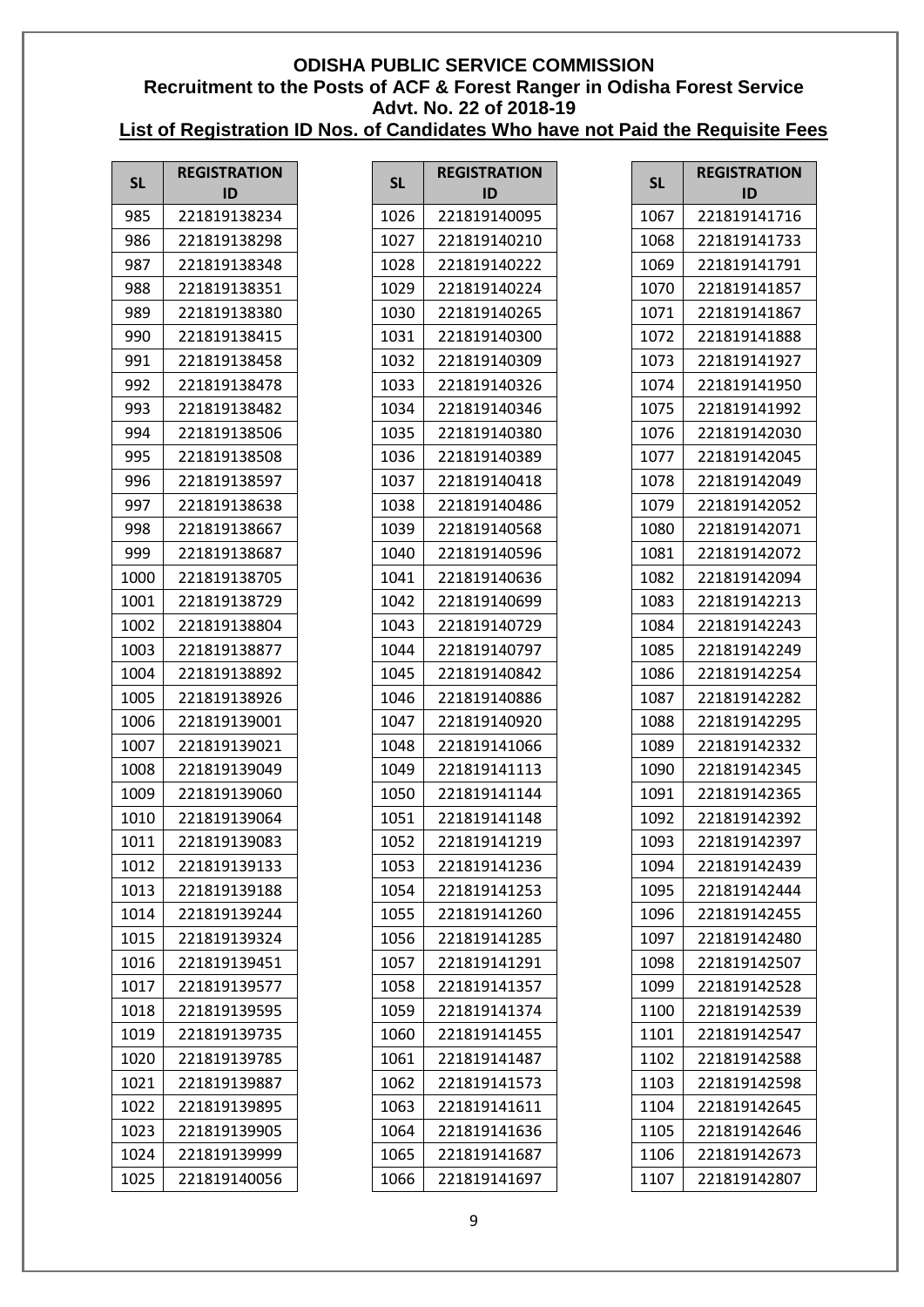| <b>SL</b> | <b>REGISTRATION</b> | <b>SL</b> | <b>REGISTRATION</b> | <b>SL</b> | <b>REGISTRATION</b> |
|-----------|---------------------|-----------|---------------------|-----------|---------------------|
|           | ID                  |           | ID                  |           | ID                  |
| 1108      | 221819142840        | 1149      | 221819144253        | 1190      | 221819145764        |
| 1109      | 221819142852        | 1150      | 221819144268        | 1191      | 221819145788        |
| 1110      | 221819142871        | 1151      | 221819144299        | 1192      | 221819145793        |
| 1111      | 221819142890        | 1152      | 221819144338        | 1193      | 221819145794        |
| 1112      | 221819142977        | 1153      | 221819144359        | 1194      | 221819145803        |
| 1113      | 221819143002        | 1154      | 221819144366        | 1195      | 221819145856        |
| 1114      | 221819143020        | 1155      | 221819144396        | 1196      | 221819145875        |
| 1115      | 221819143122        | 1156      | 221819144402        | 1197      | 221819145877        |
| 1116      | 221819143138        | 1157      | 221819144434        | 1198      | 221819145878        |
| 1117      | 221819143202        | 1158      | 221819144448        | 1199      | 221819145894        |
| 1118      | 221819143251        | 1159      | 221819144466        | 1200      | 221819145936        |
| 1119      | 221819143252        | 1160      | 221819144488        | 1201      | 221819145972        |
| 1120      | 221819143255        | 1161      | 221819144528        | 1202      | 221819145998        |
| 1121      | 221819143256        | 1162      | 221819144563        | 1203      | 221819146061        |
| 1122      | 221819143373        | 1163      | 221819144580        | 1204      | 221819146069        |
| 1123      | 221819143384        | 1164      | 221819144583        | 1205      | 221819146123        |
| 1124      | 221819143391        | 1165      | 221819144607        | 1206      | 221819146159        |
| 1125      | 221819143456        | 1166      | 221819144628        | 1207      | 221819146214        |
| 1126      | 221819143476        | 1167      | 221819144661        | 1208      | 221819146266        |
| 1127      | 221819143525        | 1168      | 221819144718        | 1209      | 221819146331        |
| 1128      | 221819143552        | 1169      | 221819144723        | 1210      | 221819146374        |
| 1129      | 221819143555        | 1170      | 221819144736        | 1211      | 221819146477        |
| 1130      | 221819143570        | 1171      | 221819144840        | 1212      | 221819146491        |
| 1131      | 221819143576        | 1172      | 221819144848        | 1213      | 221819146528        |
| 1132      | 221819143588        | 1173      | 221819144864        | 1214      | 221819146621        |
| 1133      | 221819143595        | 1174      | 221819144875        | 1215      | 221819146682        |
| 1134      | 221819143639        | 1175      | 221819144909        | 1216      | 221819146688        |
| 1135      | 221819143707        | 1176      | 221819144943        | 1217      | 221819146825        |
| 1136      | 221819143730        | 1177      | 221819145026        | 1218      | 221819146942        |
| 1137      | 221819143753        | 1178      | 221819145032        | 1219      | 221819147065        |
| 1138      | 221819143768        | 1179      | 221819145245        | 1220      | 221819147080        |
| 1139      | 221819143793        | 1180      | 221819145338        | 1221      | 221819147086        |
| 1140      | 221819143819        | 1181      | 221819145374        | 1222      | 221819147091        |
| 1141      | 221819143875        | 1182      | 221819145406        | 1223      | 221819147104        |
| 1142      | 221819143894        | 1183      | 221819145528        | 1224      | 221819147133        |
| 1143      | 221819143903        | 1184      | 221819145583        | 1225      | 221819147208        |
| 1144      | 221819143913        | 1185      | 221819145586        | 1226      | 221819147217        |
| 1145      | 221819143982        | 1186      | 221819145605        | 1227      | 221819147226        |
| 1146      | 221819144074        | 1187      | 221819145622        | 1228      | 221819147238        |
| 1147      | 221819144127        | 1188      | 221819145664        | 1229      | 221819147289        |
| 1148      | 221819144151        | 1189      | 221819145731        | 1230      | 221819147296        |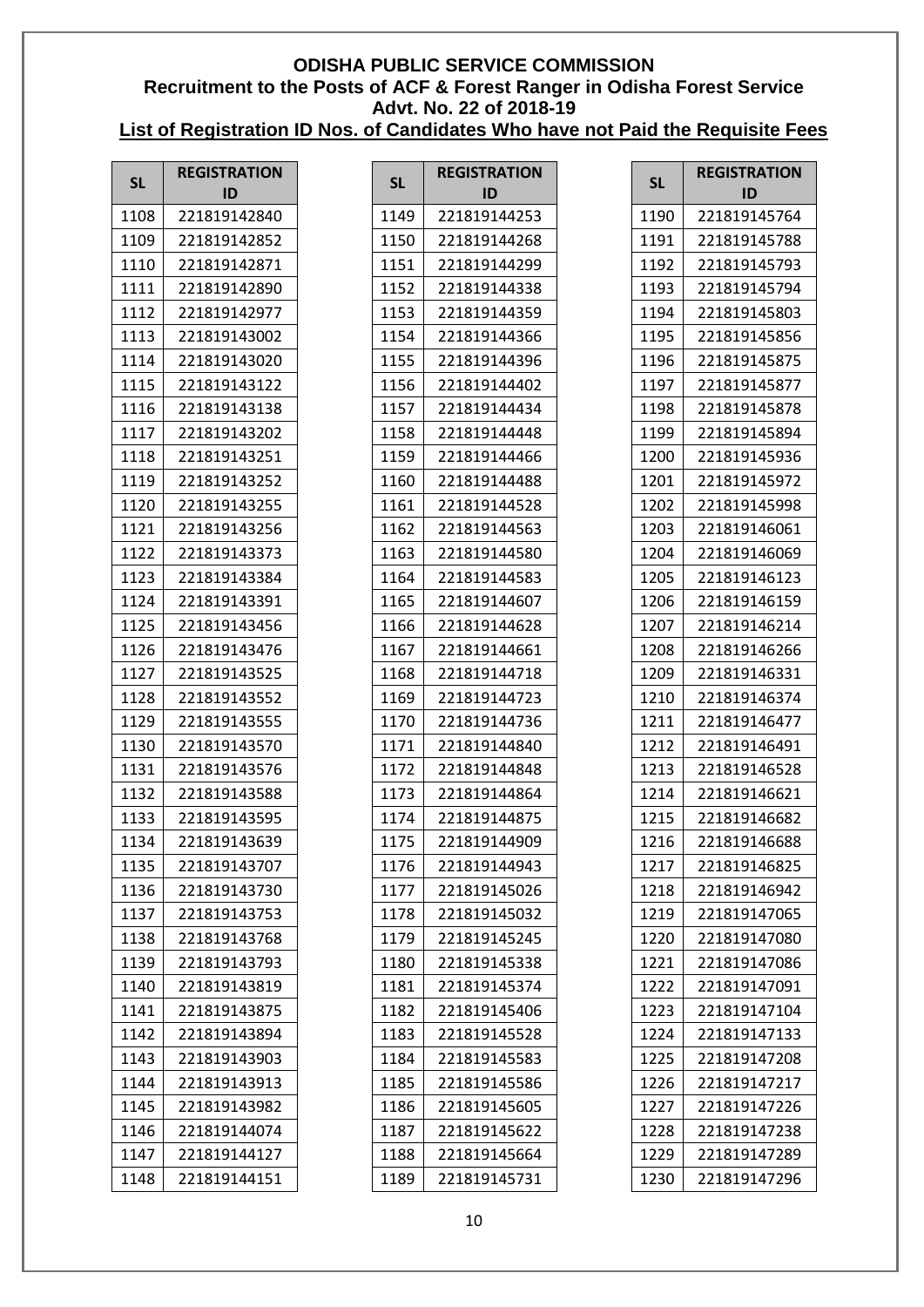| <b>SL</b> | <b>REGISTRATION</b> | <b>SL</b> | <b>REGISTRATION</b> | <b>SL</b> | <b>REGISTRATION</b> |
|-----------|---------------------|-----------|---------------------|-----------|---------------------|
|           | ID                  |           | ID                  |           | ID                  |
| 1231      | 221819147316        | 1272      | 221819149143        | 1313      | 221819152827        |
| 1232      | 221819147388        | 1273      | 221819149145        | 1314      | 221819152850        |
| 1233      | 221819147465        | 1274      | 221819149269        | 1315      | 221819152882        |
| 1234      | 221819147489        | 1275      | 221819149287        | 1316      | 221819152919        |
| 1235      | 221819147508        | 1276      | 221819149290        | 1317      | 221819152936        |
| 1236      | 221819147560        | 1277      | 221819149304        | 1318      | 221819152946        |
| 1237      | 221819147588        | 1278      | 221819149323        | 1319      | 221819152952        |
| 1238      | 221819147598        | 1279      | 221819149327        | 1320      | 221819152979        |
| 1239      | 221819147599        | 1280      | 221819149353        | 1321      | 221819152981        |
| 1240      | 221819147660        | 1281      | 221819149382        | 1322      | 221819152982        |
| 1241      | 221819147673        | 1282      | 221819149394        | 1323      | 221819152988        |
| 1242      | 221819147682        | 1283      | 221819149451        | 1324      | 221819153057        |
| 1243      | 221819147690        | 1284      | 221819149458        | 1325      | 221819153081        |
| 1244      | 221819147766        | 1285      | 221819149497        | 1326      | 221819153115        |
| 1245      | 221819147789        | 1286      | 221819149503        | 1327      | 221819153129        |
| 1246      | 221819147801        | 1287      | 221819149505        | 1328      | 221819153136        |
| 1247      | 221819147822        | 1288      | 221819149507        | 1329      | 221819153153        |
| 1248      | 221819147870        | 1289      | 221819149589        | 1330      | 221819153165        |
| 1249      | 221819147912        | 1290      | 221819149605        | 1331      | 221819153243        |
| 1250      | 221819147934        | 1291      | 221819149615        | 1332      | 221819153251        |
| 1251      | 221819147938        | 1292      | 221819149694        | 1333      | 221819153262        |
| 1252      | 221819147966        | 1293      | 221819149867        | 1334      | 221819153272        |
| 1253      | 221819147981        | 1294      | 221819149891        | 1335      | 221819153300        |
| 1254      | 221819147990        | 1295      | 221819149903        | 1336      | 221819153326        |
| 1255      | 221819148001        | 1296      | 221819149927        | 1337      | 221819153344        |
| 1256      | 221819148007        | 1297      | 221819149982        | 1338      | 221819153354        |
| 1257      | 221819148015        | 1298      | 221819152244        | 1339      | 221819153364        |
| 1258      | 221819148081        | 1299      | 221819152283        | 1340      | 221819153368        |
| 1259      | 221819148087        | 1300      | 221819152430        | 1341      | 221819153443        |
| 1260      | 221819148096        | 1301      | 221819152512        | 1342      | 221819153540        |
| 1261      | 221819148135        | 1302      | 221819152522        | 1343      | 221819155412        |
| 1262      | 221819148163        | 1303      | 221819152635        | 1344      | 221819155438        |
| 1263      | 221819148227        | 1304      | 221819152638        | 1345      | 221819155439        |
| 1264      | 221819148454        | 1305      | 221819152699        | 1346      | 221819155492        |
| 1265      | 221819148787        | 1306      | 221819152703        | 1347      | 221819155494        |
| 1266      | 221819148839        | 1307      | 221819152730        | 1348      | 221819155545        |
| 1267      | 221819148878        | 1308      | 221819152768        | 1349      | 221819155563        |
| 1268      | 221819148919        | 1309      | 221819152776        | 1350      | 221819155625        |
| 1269      | 221819148936        | 1310      | 221819152783        | 1351      | 221819155660        |
| 1270      | 221819149025        | 1311      | 221819152785        | 1352      | 221819155666        |
| 1271      | 221819149065        | 1312      | 221819152826        | 1353      | 221819155691        |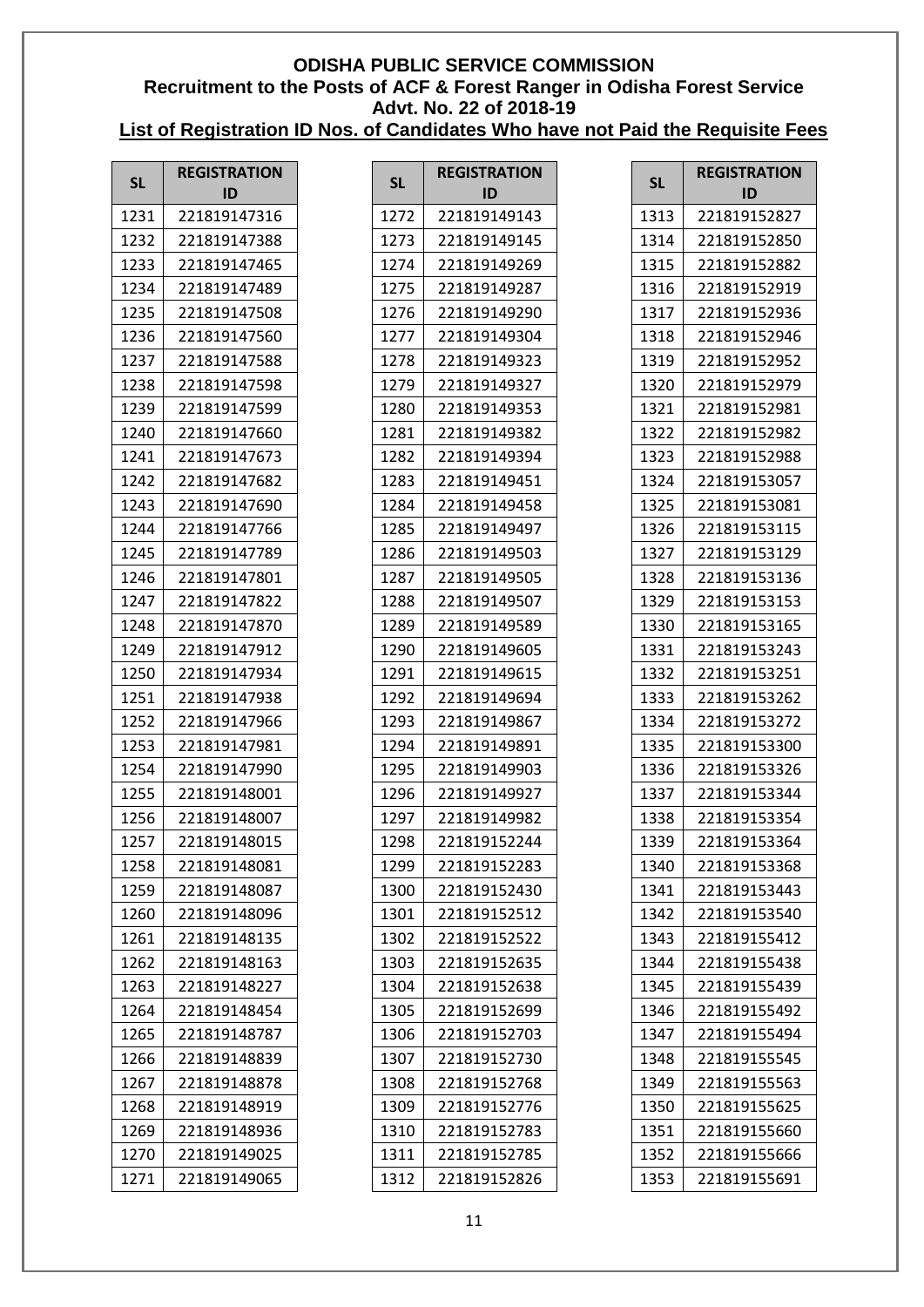| <b>SL</b> | <b>REGISTRATION</b><br>ID | <b>SL</b> | <b>REGISTRATION</b><br>ID | <b>SL</b> |  |
|-----------|---------------------------|-----------|---------------------------|-----------|--|
| 1354      | 221819155775              | 1395      | 221819156760              | 1436      |  |
| 1355      |                           |           |                           |           |  |
|           | 221819155779              | 1396      | 221819156792              | 1437      |  |
| 1356      | 221819155783              | 1397      | 221819156800              | 1438      |  |
| 1357      | 221819155806              | 1398      | 221819156804              | 1439      |  |
| 1358      | 221819155812              | 1399      | 221819156829              | 1440      |  |
| 1359      | 221819155825              | 1400      | 221819156853              | 1441      |  |
| 1360      | 221819155867              | 1401      | 221819156879              | 1442      |  |
| 1361      | 221819155900              | 1402      | 221819156888              | 1443      |  |
| 1362      | 221819155917              | 1403      | 221819156893              | 1444      |  |
| 1363      | 221819155943              | 1404      | 221819156894              | 1445      |  |
| 1364      | 221819155994              | 1405      | 221819156901              | 1446      |  |
| 1365      | 221819156049              | 1406      | 221819156917              | 1447      |  |
| 1366      | 221819156072              | 1407      | 221819156964              | 1448      |  |
| 1367      | 221819156092              | 1408      | 221819156983              | 1449      |  |
| 1368      | 221819156117              | 1409      | 221819156987              | 1450      |  |
| 1369      | 221819156119              | 1410      | 221819157008              | 1451      |  |
| 1370      | 221819156158              | 1411      | 221819157028              | 1452      |  |
| 1371      | 221819156176              | 1412      | 221819157032              | 1453      |  |
| 1372      | 221819156185              | 1413      | 221819157033              | 1454      |  |
| 1373      | 221819156214              | 1414      | 221819157039              | 1455      |  |
| 1374      | 221819156219              | 1415      | 221819157085              | 1456      |  |
| 1375      | 221819156271              | 1416      | 221819157114              | 1457      |  |
| 1376      | 221819156273              | 1417      | 221819157169              | 1458      |  |
| 1377      | 221819156286              | 1418      | 221819157171              | 1459      |  |
| 1378      | 221819156289              | 1419      | 221819157219              | 1460      |  |
| 1379      | 221819156312              | 1420      | 221819157235              | 1461      |  |
| 1380      | 221819156351              | 1421      | 221819157292              | 1462      |  |
| 1381      | 221819156359              | 1422      | 221819157295              | 1463      |  |
| 1382      | 221819156361              | 1423      | 221819157297              | 1464      |  |
| 1383      | 221819156390              | 1424      | 221819157311              | 1465      |  |
| 1384      | 221819156402              | 1425      | 221819157315              | 1466      |  |
| 1385      | 221819156424              | 1426      | 221819157328              | 1467      |  |
| 1386      | 221819156463              | 1427      | 221819157373              | 1468      |  |
| 1387      | 221819156485              | 1428      | 221819157401              | 1469      |  |
| 1388      | 221819156546              | 1429      | 221819157435              | 1470      |  |
| 1389      | 221819156559              | 1430      | 221819157471              | 1471      |  |
| 1390      | 221819156566              | 1431      | 221819157494              | 1472      |  |
| 1391      | 221819156613              | 1432      | 221819157507              | 1473      |  |
| 1392      | 221819156714              | 1433      | 221819157650              | 1474      |  |
| 1393      | 221819156724              | 1434      | 221819157661              | 1475      |  |
| 1394      | 221819156746              | 1435      | 221819157662              | 1476      |  |
|           |                           |           |                           |           |  |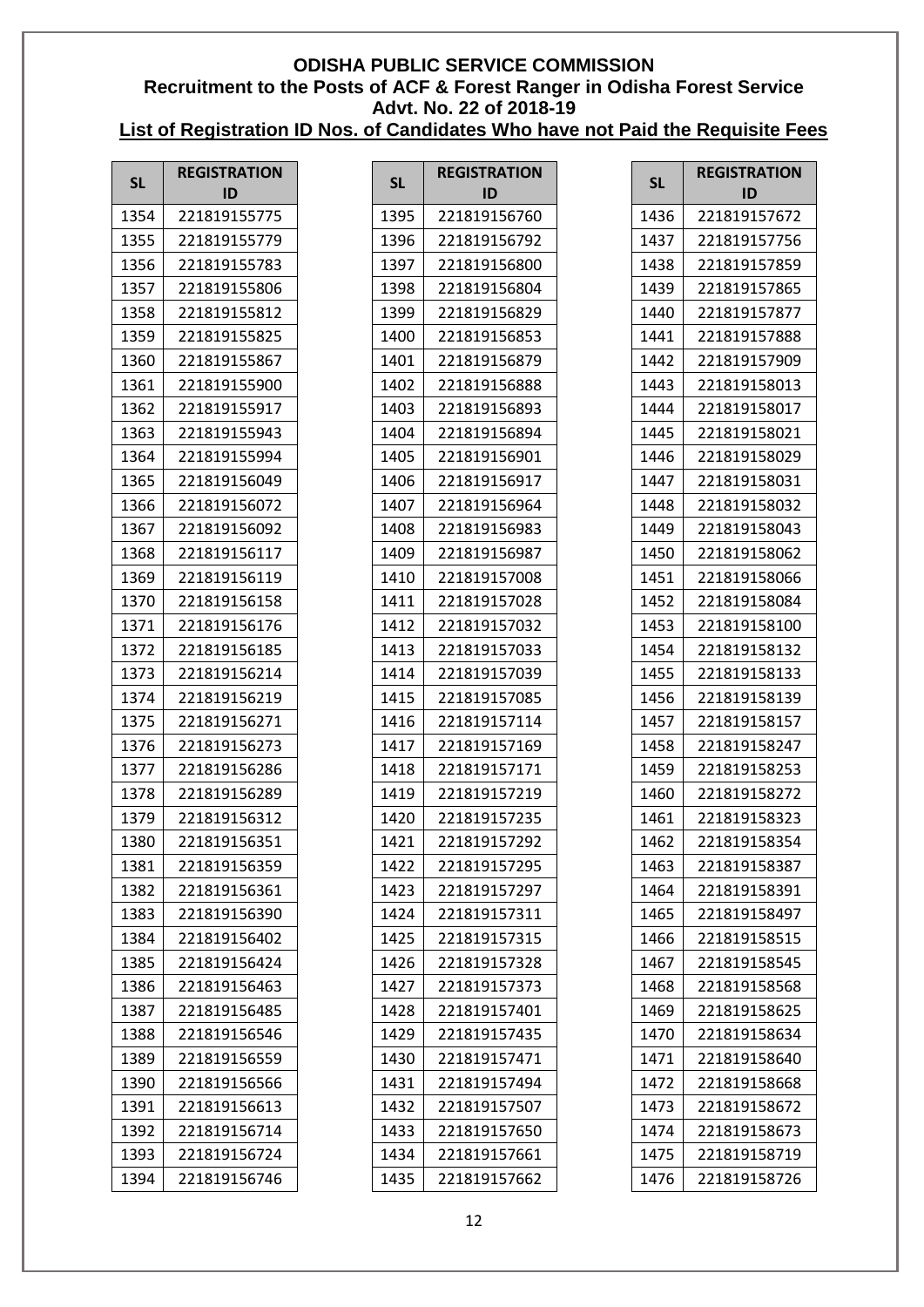| <b>SL</b> | <b>REGISTRATION</b><br>ID | <b>SL</b> | <b>REGISTRATION</b><br>ID | <b>SL</b> | <b>REGISTRATION</b><br>ID |
|-----------|---------------------------|-----------|---------------------------|-----------|---------------------------|
| 1477      | 221819158728              | 1518      | 221819159458              | 1559      | 221819160070              |
| 1478      | 221819158736              | 1519      | 221819159461              | 1560      | 221819160078              |
| 1479      | 221819158746              | 1520      | 221819159480              | 1561      | 221819160081              |
| 1480      | 221819158812              | 1521      | 221819159555              | 1562      | 221819160083              |
| 1481      | 221819158833              | 1522      | 221819159556              | 1563      | 221819160086              |
| 1482      | 221819158835              | 1523      | 221819159592              | 1564      | 221819160136              |
| 1483      | 221819158838              | 1524      | 221819159597              | 1565      | 221819160147              |
| 1484      | 221819158868              | 1525      | 221819159600              | 1566      | 221819160165              |
| 1485      | 221819158895              | 1526      | 221819159614              | 1567      | 221819160168              |
| 1486      | 221819158946              | 1527      | 221819159618              | 1568      | 221819160179              |
| 1487      | 221819158952              | 1528      | 221819159631              | 1569      | 221819160204              |
| 1488      | 221819158966              | 1529      | 221819159645              | 1570      | 221819160217              |
| 1489      | 221819158979              | 1530      | 221819159675              | 1571      | 221819160231              |
| 1490      | 221819159028              | 1531      | 221819159692              | 1572      | 221819160245              |
| 1491      | 221819159051              | 1532      | 221819159713              | 1573      | 221819160247              |
| 1492      | 221819159073              | 1533      | 221819159757              | 1574      | 221819160253              |
| 1493      | 221819159093              | 1534      | 221819159759              | 1575      | 221819160259              |
| 1494      | 221819159096              | 1535      | 221819159765              | 1576      | 221819160276              |
| 1495      | 221819159102              | 1536      | 221819159794              | 1577      | 221819160278              |
| 1496      | 221819159106              | 1537      | 221819159813              | 1578      | 221819160293              |
| 1497      | 221819159135              | 1538      | 221819159825              | 1579      | 221819160296              |
| 1498      | 221819159154              | 1539      | 221819159835              | 1580      | 221819160297              |
| 1499      | 221819159167              | 1540      | 221819159858              | 1581      | 221819160315              |
| 1500      | 221819159178              | 1541      | 221819159861              | 1582      | 221819160330              |
| 1501      | 221819159238              | 1542      | 221819159865              | 1583      | 221819160334              |
| 1502      | 221819159246              | 1543      | 221819159876              | 1584      | 221819160336              |
| 1503      | 221819159256              | 1544      | 221819159881              | 1585      | 221819160346              |
| 1504      | 221819159266              | 1545      | 221819159926              | 1586      | 221819160362              |
| 1505      | 221819159290              | 1546      | 221819159929              | 1587      | 221819160389              |
| 1506      | 221819159295              | 1547      | 221819159974              | 1588      | 221819160390              |
| 1507      | 221819159337              | 1548      | 221819159977              | 1589      | 221819160396              |
| 1508      | 221819159338              | 1549      | 221819159999              | 1590      | 221819160398              |
| 1509      | 221819159344              | 1550      | 221819160007              | 1591      | 221819160401              |
| 1510      | 221819159352              | 1551      | 221819160009              | 1592      | 221819160467              |
| 1511      | 221819159368              | 1552      | 221819160011              | 1593      | 221819160473              |
| 1512      | 221819159377              | 1553      | 221819160030              | 1594      | 221819160527              |
| 1513      | 221819159386              | 1554      | 221819160032              | 1595      | 221819160541              |
| 1514      | 221819159401              | 1555      | 221819160033              | 1596      | 221819160544              |
| 1515      | 221819159421              | 1556      | 221819160056              | 1597      | 221819160550              |
| 1516      | 221819159433              | 1557      | 221819160060              | 1598      | 221819160560              |
| 1517      | 221819159439              | 1558      | 221819160064              | 1599      | 221819160618              |